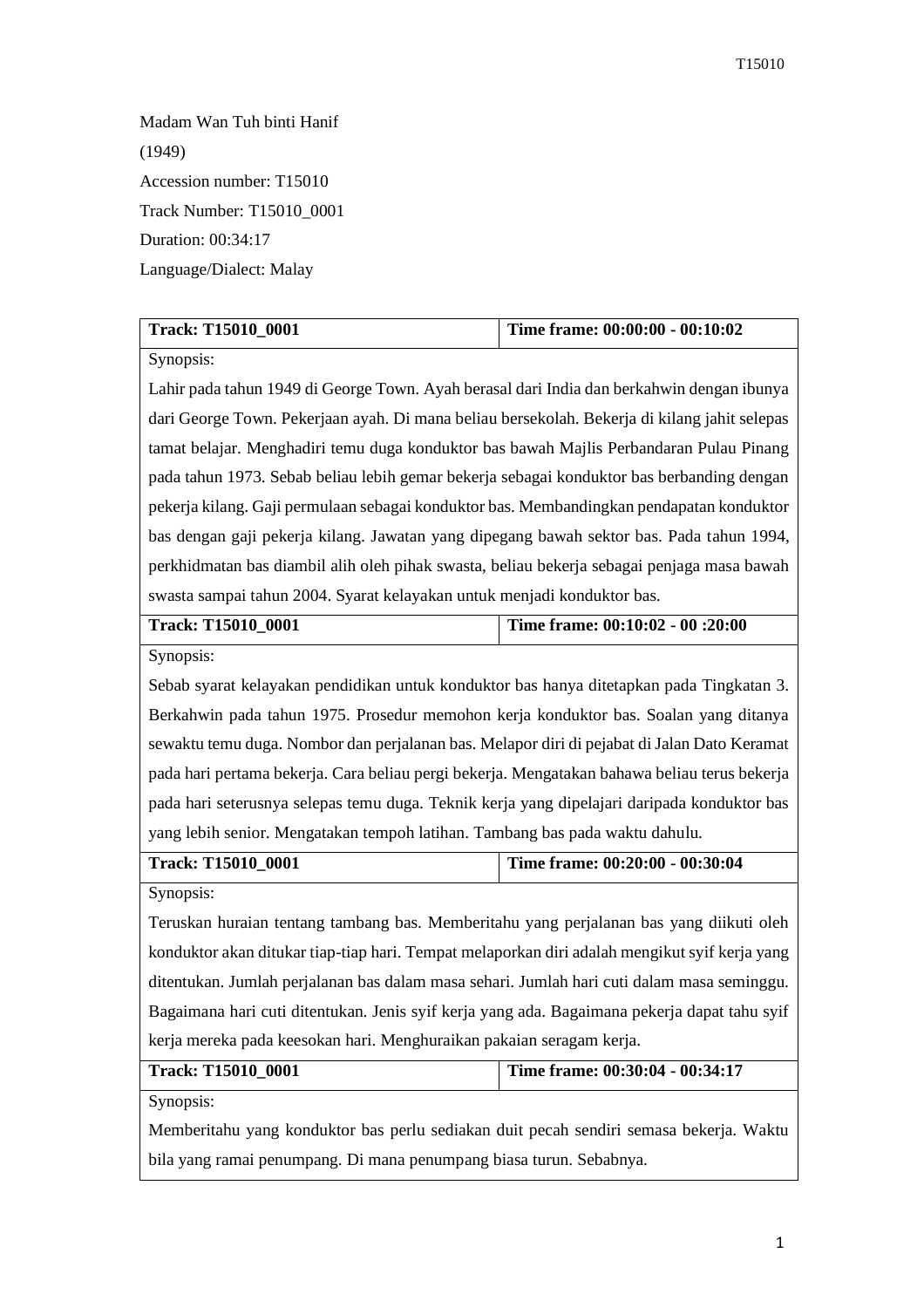Madam Wan Tuh binti Hanif (1949) Accession number: T15010 Track Number: T15010\_0001 Duration: 00:34:17 Language/Dialect: Malay

| <b>Track: T15010 0001</b> | Time frame: $00:00:00 - 00:10:02$ |
|---------------------------|-----------------------------------|

## Synopsis:

Born in George Town in 1949. Her father was from India and married her mother who was locally born in George Town. Her father's occupation. Where did she study. Worked at a sewing factory after finishing her studies. Attended bus conductor job interview under the City Council in 1973. Why she preferred to work as a bus conductor rather than a factory worker. Her starting salary as a bus conductor. Compared bus conductor salary with a factory worker. Her different work positions in the bus industry. The bus service was privatized in 1994, thus she worked as a timekeeper under the private company until 2004. Qualifications to be a bus conductor.

| <b>Track: T15010 0001</b> | Time frame: 00:10:02 - 00:20:00 |
|---------------------------|---------------------------------|
| $-$                       |                                 |

Synopsis:

Why the education requirement for a bus conductor was set at only Form 3. Got married in 1975. The bus conductor's job application process. Questions asked during the interview. The bus numbers and routes. Reported at the Dato Keramat Road office on the first working day. How she went to work. Mentioned that she reported to work immediately on the next day after the interview. Working skills learnt from other bus conductors who were more senior than her. Mentioned length of the training period. Bus fares in the past.

**Track: T15010\_0001 Time frame: 00:20:00 - 00:30:04** 

Synopsis:

Continued describing about bus fares. Told that the bus conductors would be assigned to different bus routes every day. Reported to work in particular places based on work shifts. Number of trips for a bus in a day. Number of off days in a week. How were off days decided. Types of work shifts. How did the workers know which shifts they were in for the next day. Described the work uniform.